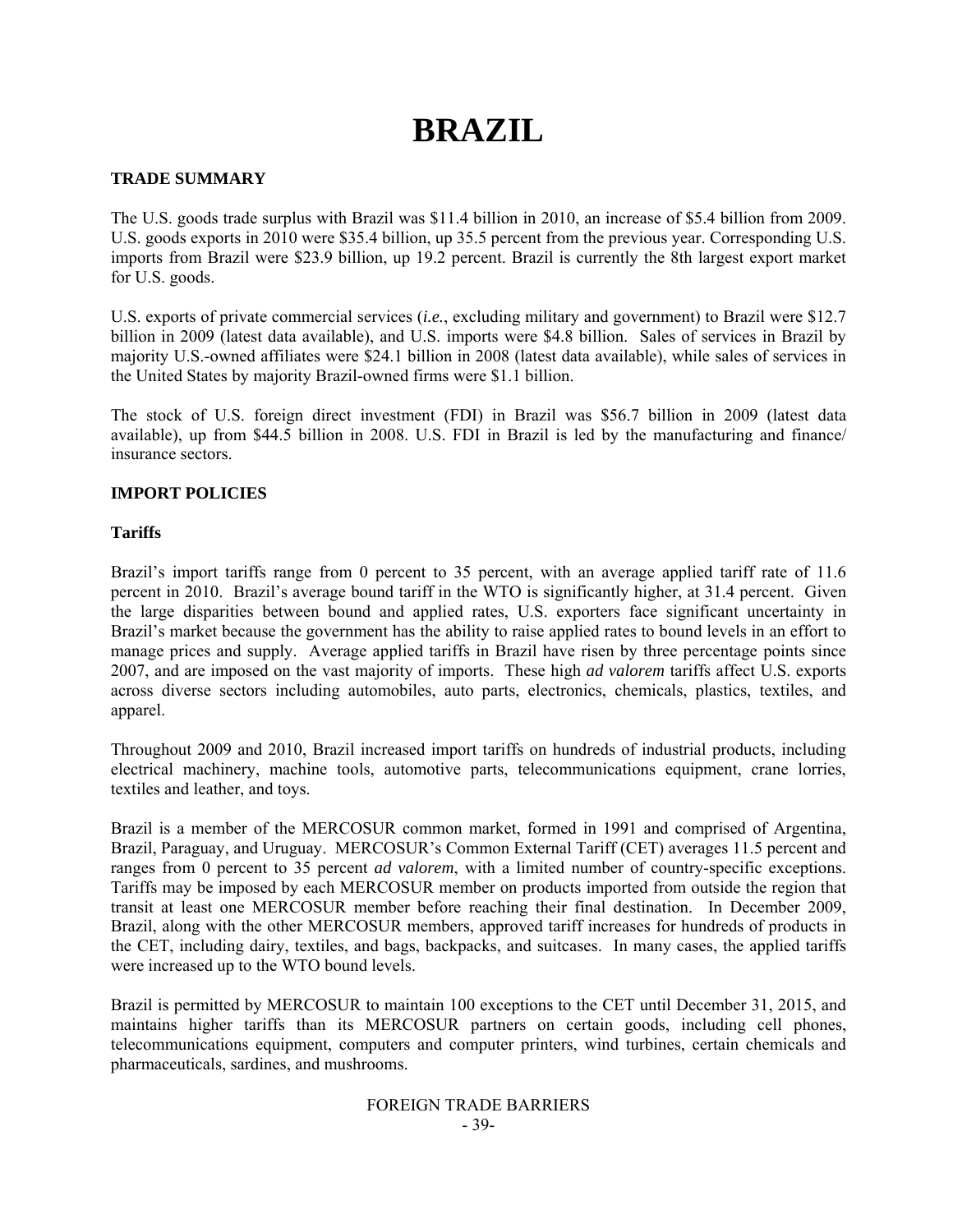## **Nontariff Barriers**

Brazil applies federal and state taxes and charges to imports that can effectively double the actual cost of imported products in Brazil. The complexities of the domestic tax system, including multiple cascading taxes and tax disputes among the various states, pose numerous challenges to U.S. companies operating in Brazil.

A number of imports are prohibited, including foreign blood products and all used consumer goods, such as automobiles, clothing, and tires, as well as used medical equipment and information and communications technology products. Brazil also restricts the entry of certain types of remanufactured goods (*e.g.*, earthmoving equipment, automotive parts, and medical equipment) through onerous import licensing procedures. In general, Brazil only allows the importation of such goods if an importer can provide evidence that they are not or cannot be produced domestically. A 25 percent merchant marine tax on long distance freight at Brazilian ports puts U.S. agricultural products at a competitive disadvantage to MERCOSUR products. Brazil applies a 60 percent flat import tax on most manufactured retail goods imported by individuals via mail and express shipment, which go through a simplified customs clearance procedure called RTS (simplified tax regime). Goods with a value of over \$3,000 cannot be imported using this regime.

#### **Import Licensing/Customs Valuation/Trade Remedies**

All importers must register with the Secretariat of Foreign Trade (SECEX) to access Brazil's "SISCOMEX" computerized trade documentation system. SISCOMEX registration requirements are onerous, including a minimum capital requirement. However, the SISCOMEX system, updated in early 2007, has cut the wait time for import-export license processing almost in half. Fees are assessed for each import statement submitted through SISCOMEX. Brazil has both automatic and non-automatic import license requirements. Brazil's non-automatic import licensing system covers imports of products that require authorization from specific ministries or agencies, such as beverages (Ministry of Agriculture), pharmaceuticals (Ministry of Health), and arms and munitions (National Defense Ministry). Although a list of products subject to non-automatic import licensing procedures is available on the SISCOMEX system, specific information related to non-automatic import license requirements and explanations for rejections of non-automatic import license applications are lacking. The lack of transparency surrounding these procedures can create additional burdens for U.S. exporters.

U.S. companies continue to complain of onerous and burdensome documentation requirements, which are required before certain types of goods can enter Brazil even on a temporary basis. For example, the Ministry of Health's regulatory agency, ANVISA, must approve product registrations for imported pharmaceuticals, medical devices, health and fitness equipment, cosmetics, and processed food products. Currently, the registration process at ANVISA takes from three months to six months for new versions of existing products, but can take over six months to register products new to the market. Registration of certain pharmaceutical products can take over one year, since ANVISA requires that a full battery of clinical testing be performed in Brazil, regardless of whether or not the drug already has approval from the U.S. Food and Drug Administration.

U.S. companies have also complained that customs officials often apply a higher dutiable value based on a retail price rather than recognizing the company's stated transaction value.

In recent years, Brazil has become a more active user of trade remedies. In 2010, Brazil initiated AD investigations on U.S. exports of n-butanol, toluene diisocyanate, nitrile rubber and light weight coated paper. As of January 2011, Brazil has not issued its findings regarding whether or not to impose AD duties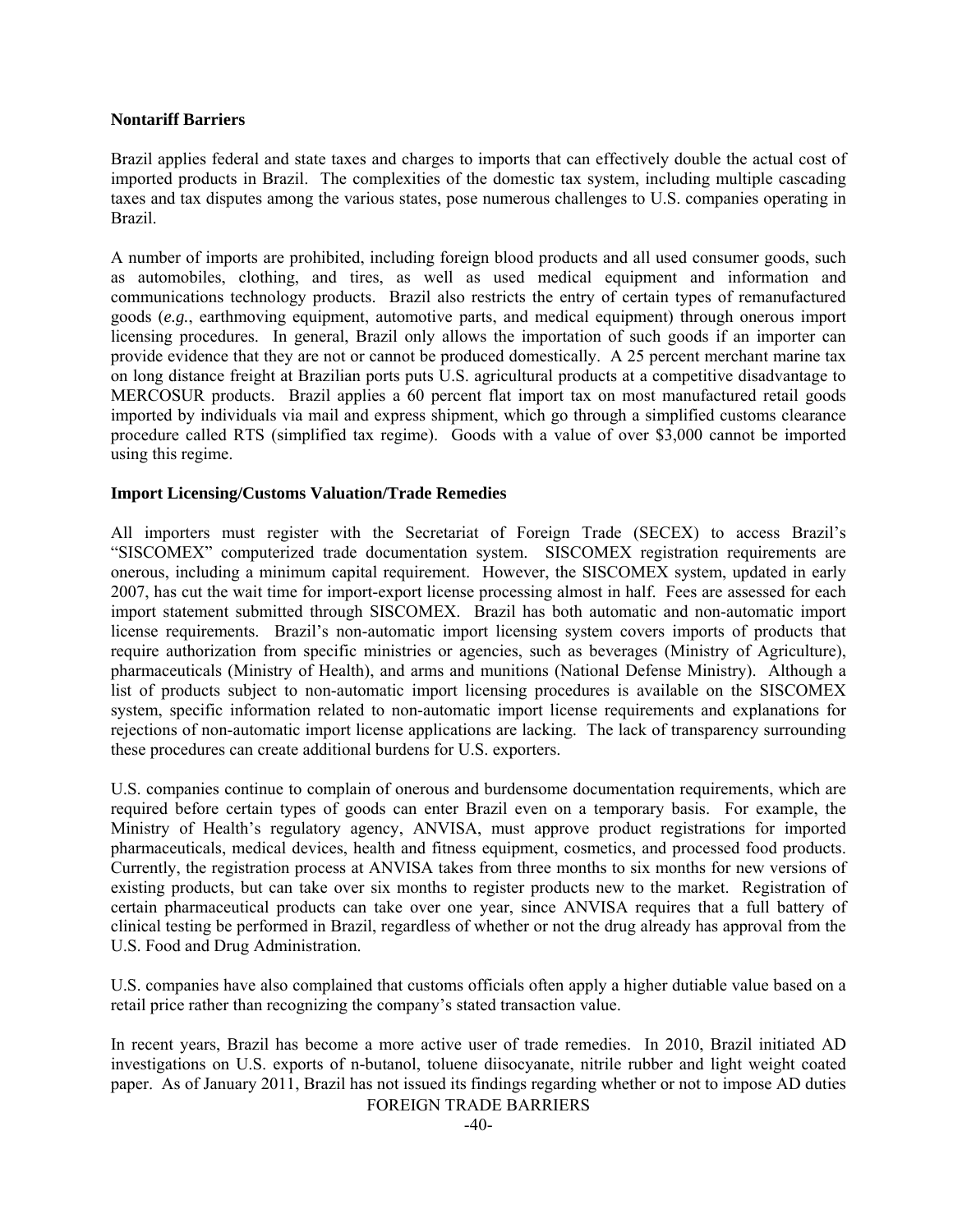on any of these products. In 2010 Brazil issued an affirmative final determination in the AD investigation of polypropylene resin from the United States, imposing AD duties of \$82.77 per ton (approximately 6%). Brazil also issued affirmative findings in 2010 in reviews involving the antidumping measures on ethylene glycol and polyvinyl chloride in suspension, maintaining AD measures on these products. Brazil presently has AD measures in force on U.S. exports of the following products: pre-sensitized aluminum plate; butyl acrylate; ethylene glycol; polyethylene terephthalate resin; phenol; polycarbonate resin, polypropylene resin; polyvinyl chloride in suspension and supercalendered paper.

## **EXPORT SUBSIDIES**

In October 2007, Brazil restored tax breaks to exporters with the enactment of Law 11529, the stated intention of which was to help industries hurt by the strengthening of the national currency, the real. This law allows certain Brazilian industrial sectors (textiles, furniture, ornamental stones, woodworking, leatherworking, shoes, leather goods, heavy and agricultural machinery manufacturers, apparel, and automotive – including parts) and some agricultural products (including cattle semen and embryos, horticultural and fruit products, eggs, seeds, wheat and wheat flour, day-old chicks, fluid and pasteurized milk, cheeses, whey, blends for bakery products, fertilizers, and pesticides) to apply tax credits under the social integration (PIS) and social security (COFINS) programs to the purchase of capital goods, both domestic and imported, to be used for manufacturing finished products. The law also expands the government's program for exporting companies purchasing capital goods. To be exempt from paying the 9.25 percent PIS-COFINS tax on these purchases, companies normally must prove they derive at least 70 percent of their revenues from exportation. This benchmark was lowered to 60 percent for companies in the sectors covered by the legislation.

The government of Brazil offers a variety of tax, tariff, and financing incentives to encourage production for export and the use of Brazilian-made inputs in domestic production. For example, Brazil's National Bank for Economic and Social Development (BNDES) provides long-term financing to Brazilian industries through several different programs. The interest rates charged on this financing are customarily lower than the prevailing market interest rates for domestic financing. One BNDES program, FINAME, provides financing for Brazilian firms to purchase Brazilian-made machinery and equipment and capital goods with a high level of domestic content. These programs can be used for financing capacity expansions and equipment purchases in industries such as steel and agriculture.

Brazil's Special Regime for the Information Technology Exportation Platform (REPES) suspends PIS and COFINS taxes on goods and information technology services imported by companies that commit to export software and information technology services to the extent that those exports account for over 80 percent of their annual gross income. The Special Regime for the Acquisition of Capital Goods by Exporting Enterprises (RECAP) suspends these same taxes on new machines, instruments, and equipment imported by companies that commit for a period of at least three years to export goods and services such that they account for at least 80 percent of their overall gross income for the previous calendar year.As of November 2010, 241 companies benefit from RECAP.

## **GOVERNMENT PROCUREMENT**

U.S. companies have found it difficult to participate in Brazil's public sector procurement unless they are associated with a local firm. Without a substantial in-country presence, U.S. companies regularly face significant obstacles to winning government contracts and are often more successful in subcontracting with larger Brazilian firms. Regulations allow a Brazilian state enterprise to subcontract services to a foreign firm only if domestic expertise is unavailable. Additionally, U.S. and other foreign firms may only bid to provide technical services where there are no qualified Brazilian firms.

FOREIGN TRADE BARRIERS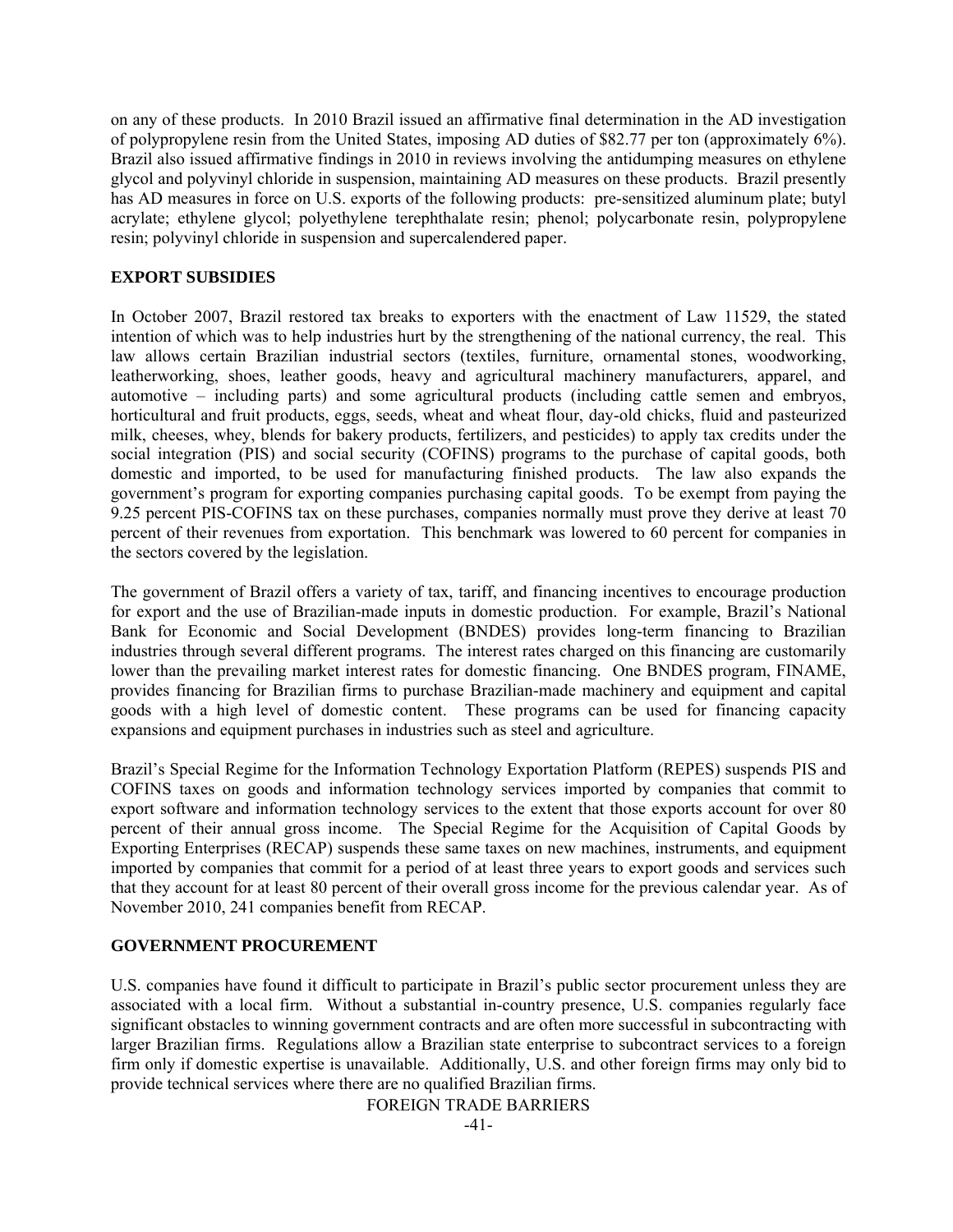Brazilian government procurement policies apply to purchases by government entities and state-owned companies. Brazil has an open competition process for major government procurements. Until 2010, Brazilian law forbade distinctions between domestic and foreign-owned companies during the tendering process, although it allowed a preference for Brazilian goods and services when two equally qualified vendors were considered and price was the overriding factor in selecting suppliers. However, in July 2010, then President Lula signed a provisional measure (MP 495) giving preference to Brazilian-owned firms that fulfill certain economic stimulus requirements such as generating employment or contributing to technological development, even when their bids are up to 25 percent more expensive than competing foreign-owned firms. In early December 2010, both houses of the Brazilian Congress passed MP 495. With the enactment of the new law, companies interested in pursuing government procurement contracts in Brazil may need to consider fulfilling the requirements to be a Brazilian company as defined by the new law.

The procurement of certain parastatal companies is subject to simplified procedures designed to make those companies more competitive with their private sector counterparts. With the end of the oil monopoly in 1997, the Brazilian government issued Law Decree number 2745/98, which regulates the procurement of services, construction works, and the acquisition of goods and equipment. Pursuant to Law Decree number 2745/98, Petrobras may issue tenders through invitation letters, electronic auctions, or national or international bids. From time to time, however, suppliers have found that Brazil's federal Attorney General will question procurement conducted pursuant to these simplified procedures resulting in delays in tenders from Petrobras. In May 2009, the Brazilian government extended the same simplified procurement procedures to the parastatal power company Eletrobras and its subsidiaries through Law 11.943/09.

Brazil's regulations regarding the procurement of information technology goods and services require federal agencies and parastatal entities to give preferences to locally produced computer products based on a complicated and nontransparent price/technology matrix. However, Brazil permits foreign companies that have established legal entities in Brazil to compete for procurement-related multilateral development bank loans.

Through direct bidding or participation in consortia, most government procurement is open to at least some form of international competition. However, many of the larger bids (*e.g.*, military purchases) can lead to unilateral single source procurement awards. The value of current pending military procurements exceeds \$1 billion.

Brazil is not a signatory to the WTO Agreement on Government Procurement.

# **INTELLECTUAL PROPERTY RIGHTS (IPR) PROTECTION**

Brazil was listed on the Watch List in the 2010 Special 301 report. While Brazil has continued to make important progress in enhancing the effectiveness of intellectual property enforcement, particularly with respect to pirated audiovisual goods, some areas of IPR protection and enforcement continue to represent barriers to U.S. exports and investment. Key issues cited in the report include concerns regarding IPR enforcement, including the need to increase raids and seizures of pirated and counterfeit products and to increase actions against book and Internet piracy. Concerns also remain with respect to border enforcement and the lack of expeditious and deterrent sentences. The United States has also raised concerns regarding long delays in receiving patent protection for new innovations in the patent application process, and inadequate protection against unfair commercial use of undisclosed test and other data generated to obtain marketing approval for human-use pharmaceutical products. In January 2011, the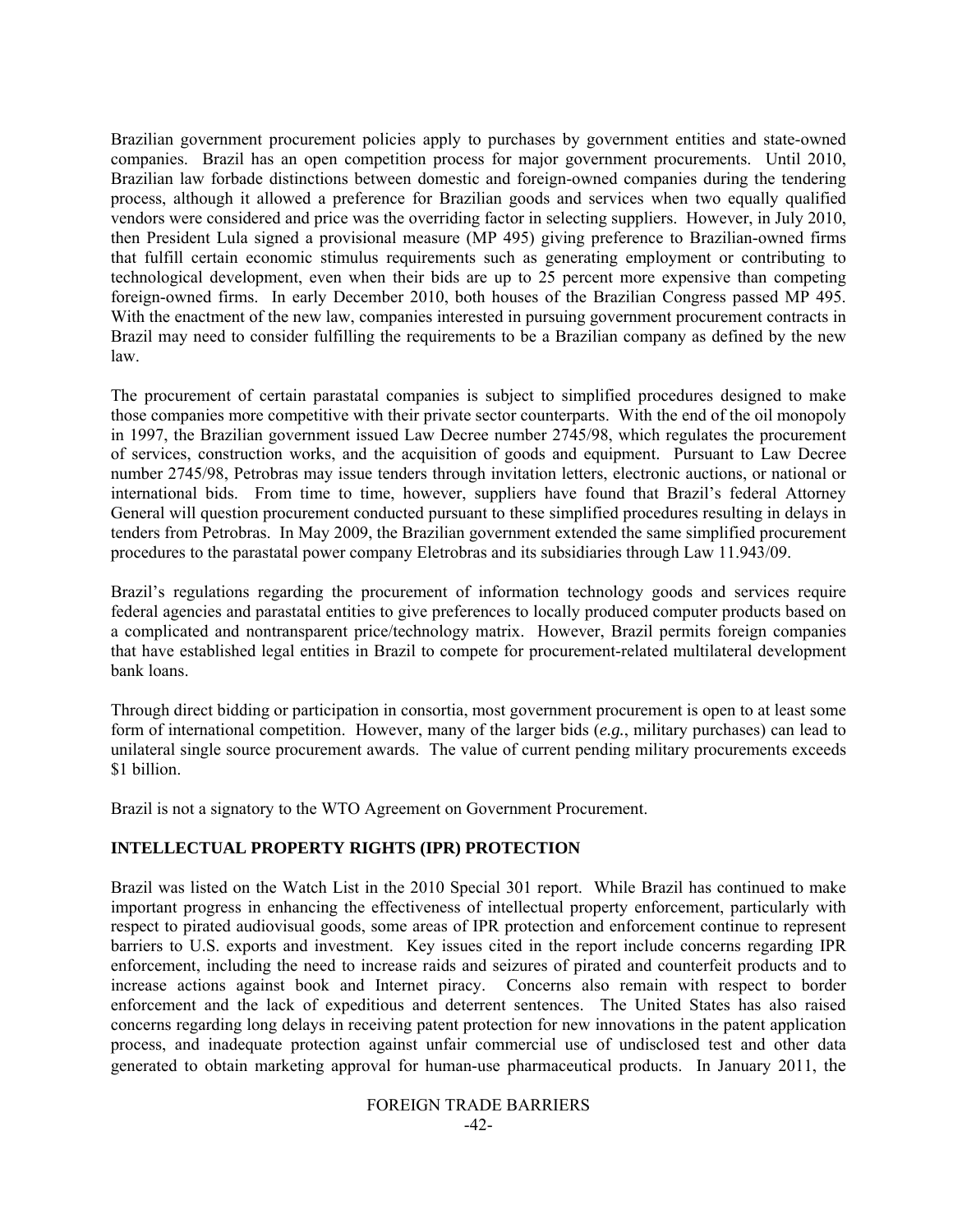Federal Attorney General reissued an opinion that the Brazilian Ministry of Health's National Health Vigilance Agency (ANVISA) does not have the authority to review patentability requirements when analyzing pharmaceutical patent applications. The United States will continue to monitor how the Attorney General decision is implemented by ANVISA and any changes affecting patent processing in Brazil.

## **SERVICES BARRIERS**

#### **Audiovisual Services and Broadcasting**

Brazil imposes a fixed tax on each foreign film released in theaters, foreign home entertainment products, and foreign programming for broadcast television.

Remittances to foreign producers of audiovisual works are subject to a 25 percent income withholding tax. Brazilian distributors of foreign films are subject to a levy equal to 11 percent of their withholding taxes. This tax, called the CONDECINE (Contribution to the Development of a National Film Industry), is waived for the Brazilian distributor if the producer of the foreign audiovisual work agrees to invest an amount equal to 70 percent of the income withholding tax on their remittances in co-productions with Brazilian film companies. The CONDECINE tax is also levied on any foreign video and audio advertising.

Brazil also requires that 100 percent of all films and television shows be printed locally. Importation of color prints for the theatrical and television markets is prohibited. Domestic film quotas also exist for theatrical screening and home video distribution.

Foreign ownership of cable companies is limited to 49 percent, and the foreign owner must have a headquarters in Brazil and have had a presence in the country for the prior 10 years. Foreign cable and satellite television programmers are subject to an 11 percent remittance tax. The tax, however, can be avoided if the programmer invests 3 percent of its remittances in co-production of Brazilian audiovisual services. National cable and satellite operators are subject to a fixed title levy on foreign content and foreign advertising released on their channels. Law 10610 of 2002 limits foreign ownership in media outlets to 30 percent, including the print and "open broadcast" (non-cable) television sectors. "Open broadcast" television companies are also subject to a regulation requiring that 80 percent of their programming content be domestic in origin and the Brazilian Congress is considering local content and Brazilian-company distribution requirements for pay television programming as well.

#### **Express Delivery Services**

U.S. express delivery service (EDS) companies face significant challenges in the Brazilian market due to numerous limitations established by the Brazilian government, such as high import taxes, an automated express delivery clearance system that is only partially functional, and low maximum value limits for express export and import shipments.

The Brazilian government charges a flat 60 percent duty for all goods imported through the Simplified Customs Clearance process used for express delivery shipments. U.S. industry contends that this flat rate is higher than duties normally levied on goods arriving via regular mail, putting express delivery companies at a competitive disadvantage. Moreover, Brazilian Customs has established maximum value limits of \$10,000 for exports and \$3,000 for imports sent using express services. These limits severely

#### FOREIGN TRADE BARRIERS -43-